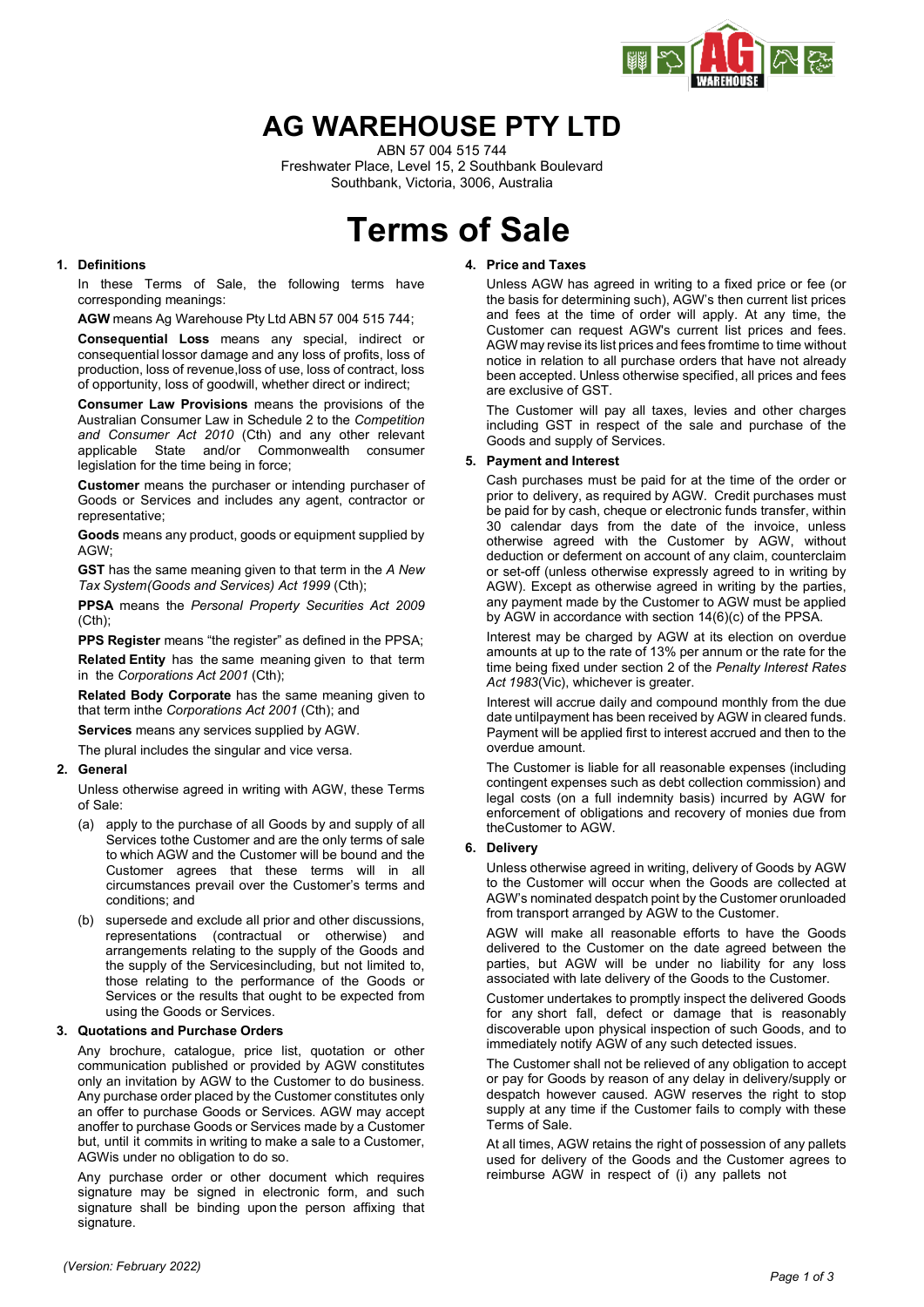

returned to AGW in good order and condition (as determined by AGW) within fourteen (14) days of delivery of the Goods and (ii) for any costs (including legal costs) associated with recovery of the pallets or the replacement of or reimbursement for those pallets.

## **7. Risk**

Unless otherwise agreed in writing, all risk associated with the Goods purchased will pass to the Customer upon delivery to the Customer.

## **8. Retention of Title**

The Customer acknowledges and agrees that:

- (a) title in any Goods does not pass to the Customer until the purchase price for the Goods has been paid in full, and until then AGW will have a purchase money security interest in the Goods and in any proceeds from the sale of the Goods;
- (b) AGW may register its security interest in any Goods on the PPS Register in any manner it chooses (including by registering one or more financing statements, with such expiry dates as it determines, subject to any mandatory requirements of the PPSA);
- (c) AGW need not give any notice under the PPSA (including a notice of a verification statement) or comply with any of the provisions referred to in section 115(1) of the PPSA, unless such obligation cannot be excluded;
- (d) all information relating to the Goods or these Terms of Sale is subject to a duty of confidence in favour of AGW. Separately, and without derogating from the Customer's duty of confidence, AGW and the Customer agree that neither of them will disclose information of the kind described by section 275(1) of the PPSA, except as permitted by any other provision of this clause or required by any other law or regulation.

## **9. Liability where the Consumer Law Provisions do not apply**

If the Consumer Law Provisions do not apply to the Custoer:

- (a) AGW warrants that, except to the extent otherwise agreed with the Customer in writing:
	- (i) the Goods, as at the time of delivery, are of merchantable quality and comply with all applicable Australian laws; and
	- (ii) the Services, at the time of supply, will be performed with due care and skill; and
- (b) all warranties (other than as provided under clause 9(a) above), liabilities or representations in relation to the Goods and Services are excluded to the maximum extent permitted by law. AGW's liability for breach of any of these Terms of Saleis limited to any one of the following, as determined by AGW:
	- (i) the replacement or repair of the Goods, the re-supply of the Services, the supply of equivalent Goods or the cost of re- supplying the Services or replacing or repairing the Goods or of acquiring equivalent Goods or Services; or
	- (ii) the refund of the price paid by the Customer for the Goods orServices; and
- (c) AGW is not liable to the Customer for any Consequential Loss in connection with these Terms of Sale and/orany related order or contract (whether or not the Consequential Loss was foreseeable).

Any claim by the Customer for short fall in or wrongful delivery of Goods must be promptly notified to AGW in writing (including via email) and received within 48 hours of delivery. Any other claims must be notified to AGW in writing and received within (i) 7 calendar days of the date of delivery for liquid based Goods; or (ii) 14 calendar days of the date of delivery for all other Goods. Any claim which the Customer does not notify within that time (time being of the essence) will be taken to have been absolutely waived.

## **10. Liability where Consumer Law Provisions apply**

If the Consumer Law Provisions apply to the Customer:

- (a) nothing in these Terms of Sale is to be construed as excluding, restricting or modifying any express or implied guarantee, condition, warranty, right or remedy conferred by any of theConsumer Law Provisions;
- (b) to the extent permitted by law, AGW's liability forbreach of these Terms of Sale (including breach of any condition or warranty implied into these Terms of Sale by the Consumer LawProvisions) or for breach of a consumer guarantee contained in the Consumer Law Provisions is limited to any one of the followingas determined by AGW:
	- (i) the replacement or repair of the Goods, the re-supply of the Services, the supply of equivalent Goods or the cost of re- supplying the Services or replacing or repairing the Goods orof acquiring equivalent Goods or Services; or
	- (ii) the refund of the price paid by the Customer for the Goods orServices; and
- (c) AGW is not liable to the Customer for:
	- (i) in circumstances where AGW has breached a consumer guarantee contained in the Consumer Law Provisions, any loss that was not reasonably foreseeable; and
	- (ii) in all other circumstances, any Consequential Loss arising out of or in connection with these Terms of Sale and/or any related order or contract (whether or not the Consequential Loss was foreseeable).

## **11. Excluded Terms**

All terms, conditions, warranties and representations expressed or implied by statute, common law, equity, trade, custom or usage or thegeneral law are expressly excluded to the maximum extent permitted by law.

#### **12. Suitability of Goods and Services**

Neither AGW nor any person purporting to act on its behalf has made any representation or given any promise or undertaking which is not expressly set out in writing, whether as to the fitness of the Goods and the Services for any particular purpose or any other matter.

The Customer acknowledges and warrants that it has relied on its ownskill and judgment or, alternatively, on the skill and judgment of tradesmen and professional advisers retained by it to provide advice and assistance on the suitability of the Goods and the Services for specific purposes and procedures and, in this respect, shall indemnifyAGW from and against any suit, claim, demand or compensation which, but for these Terms of Sale, the Customer may have had against AGW.

## **13. Correct Handling**

AGW is not responsible or liable for any damage to or